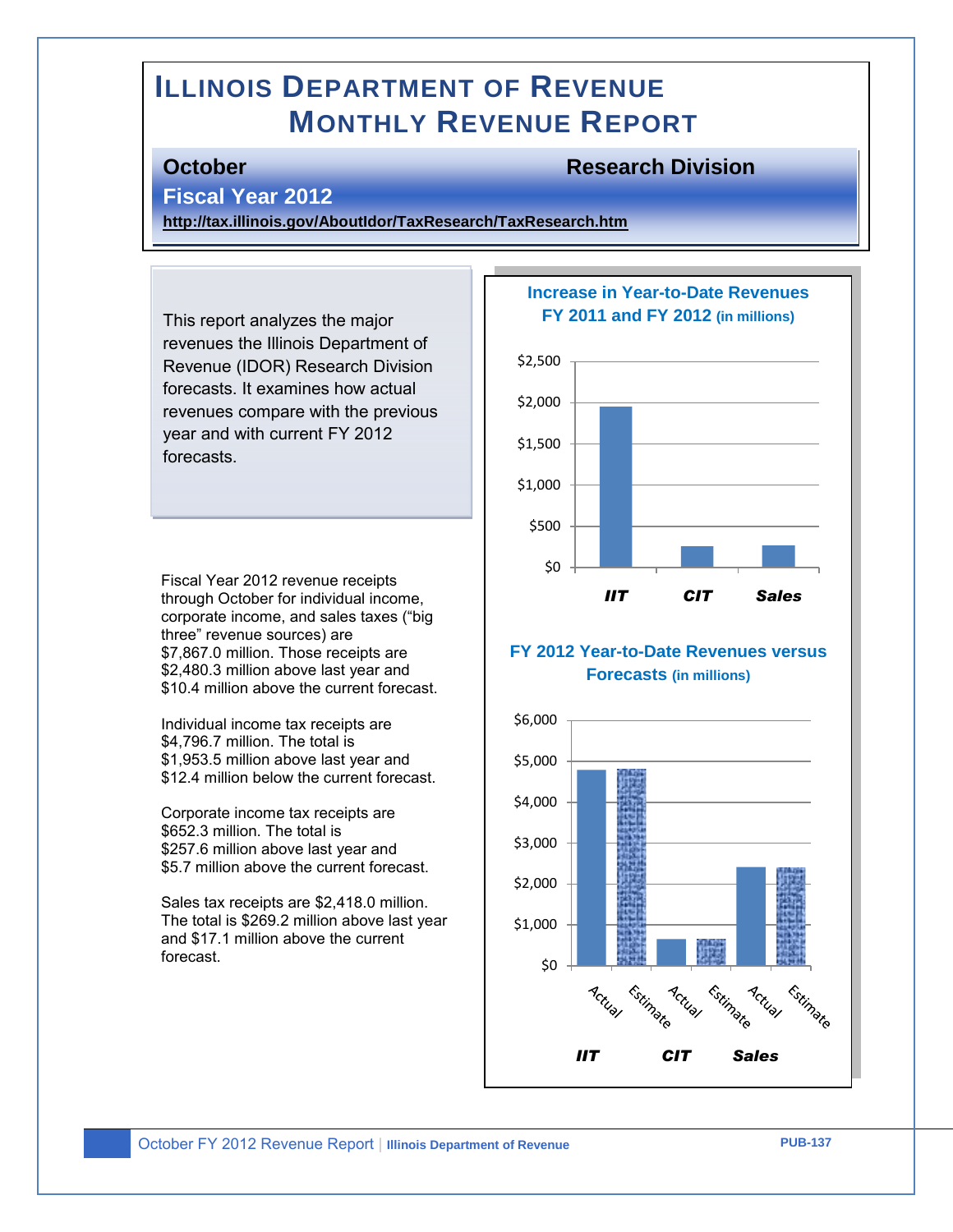## **FEATURE**

Illinois Use Tax is a companion to the more familiar sales tax and is designed to distribute the tax burden fairly among buyers and ensure fair competition between in-state and out-of-state businesses. A use tax is essential to tax fairness. Without a state use tax, Illinois buyers purchasing the same good for the same price would end up with different state tax burdens depending on where the seller was located. For example, in the absence of a state use tax, the tax burden would be zero in cases where the buyer made the purchase from an out-of-state business that does not collect Illinois sales tax but 6.25 percent of the sales price in cases where the purchase was made at a business location in Illinois. At the same time, out-of-state businesses would gain an unfair price advantage over businesses located here in Illinois. The absence of a state use tax would thus create an unfair tax system that harms the local businesses that employ Illinois residents.

Although essential to tax fairness, use taxes typically suffer from poor compliance because in most cases the buyer must voluntarily remit the tax due to the IDOR after the purchase has been made. Many buyers, particularly individuals, do not do so, however. (Compliance by businesses, which are regularly audited and assessed Use Tax, is better.) Many are simply not aware of their legal obligation to pay use tax, some do not know how to remit the tax to IDOR or find it too difficult, others still choose to knowingly evade the tax by not reporting the relevant purchases. This poor compliance coupled with the explosion in online shopping has had a significant negative impact on state tax revenue. IDOR economists estimate the revenue loss to state government alone in the current fiscal year will be \$170 million.

In light of the ongoing and increasing revenue losses and the importance of use tax to tax fairness, IDOR has been working to improve use tax awareness and collection. First, IDOR administered a use tax amnesty under which buyers could report and pay use tax on purchases going back to 2004 without paying any penalties or interest. More than 25,000 taxpayers paid \$3.9 million in state use tax to IDOR during this amnesty. Second, in 2011, pursuant to a new state law, IDOR changed the state individual income tax form IL-1040 to enable residents to easily calculate and pay their state use tax each year along with their state income tax. More than 270,000 taxpayers paid over \$11 million in state use tax using their 2010 IL-1040. Finally, IDOR secured passage of legislation that expanded state use tax collection responsibilities to out-of-state sellers who operate with affiliates in Illinois or have certain corporate licensing agreements with businesses in Illinois. This is important because having the seller collect the tax at the time of sale eliminates the problem of voluntary buyer compliance. The new legislation has been in effect only since July 1, 2011, but IDOR has so far registered dozens of companies to begin collecting Illinois use tax on behalf of their customers in Illinois.

## **TECHNICAL NOTE**

The sum of individual taxes may not equal the total due to rounding.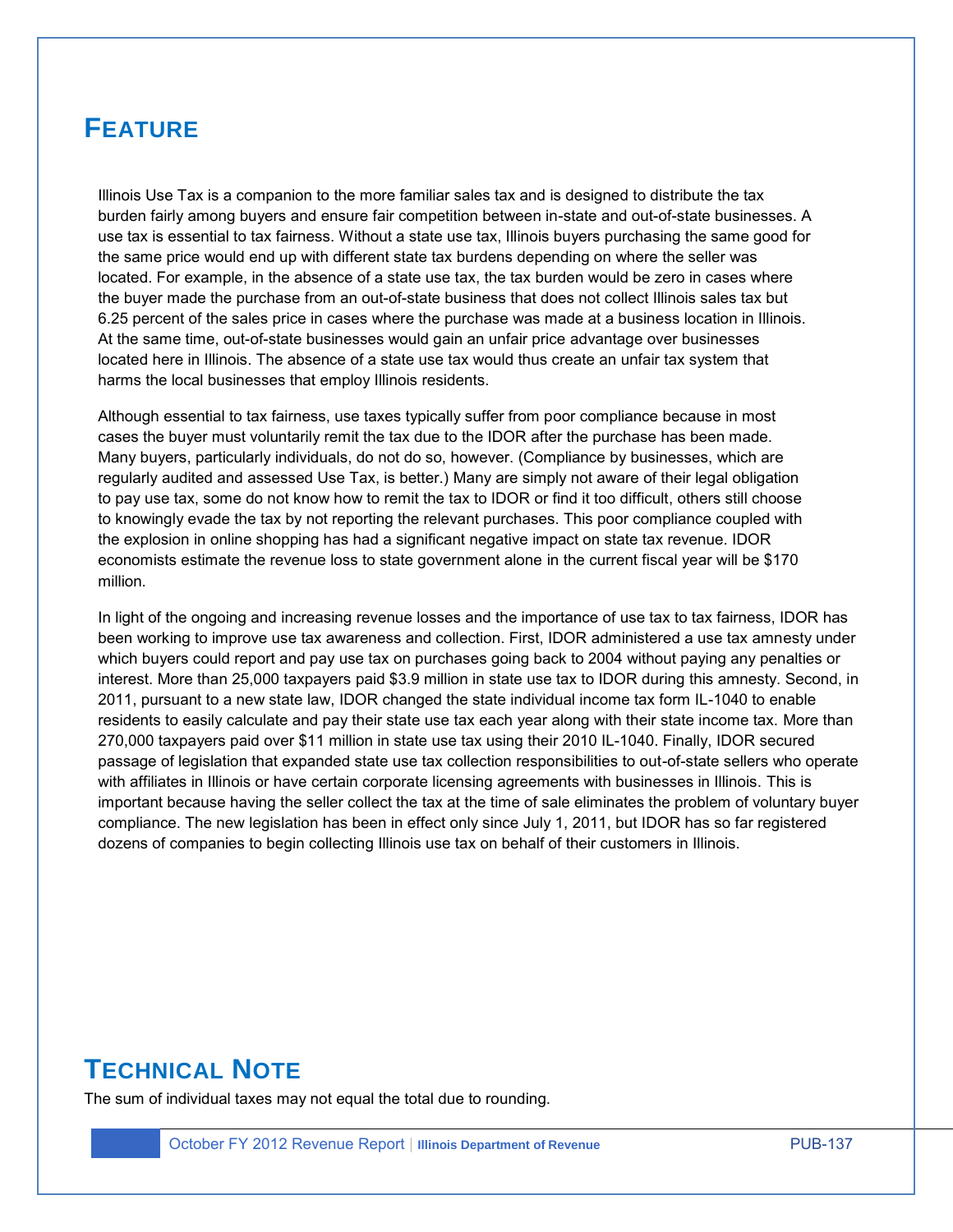## **Individual Income Tax (IIT)**

Four months into the fiscal year, IIT receipts are 0.3 percent below forecast. Our forecast is based on a conservative FY2012 outlook for employment and wages in the state. The significant 68.7 percent growth observed over the previous fiscal year is mainly explained by the IIT rate increase effective since January.

| Year-to-Date (\$ millions) |                 |               |              |  |  |  |
|----------------------------|-----------------|---------------|--------------|--|--|--|
| Actual                     | <b>Forecast</b> | \$ Difference | % Difference |  |  |  |
| \$4,796.7                  | \$4,809.1       | $-$12.4$      | $-0.3%$      |  |  |  |
| FY 2011                    | FY 2012         | \$ Difference | % Difference |  |  |  |
| \$2,843.2                  | \$4,796.7       | \$1,953.5     | 68.7%        |  |  |  |

| <b>Components Year-to-Date (\$ millions)</b> |               |                 |               |              |  |  |
|----------------------------------------------|---------------|-----------------|---------------|--------------|--|--|
|                                              | <b>Actual</b> | <b>Forecast</b> | \$ Difference | % Difference |  |  |
| Withholding                                  | \$4,282.1     | \$4.255.7       | \$26.4        | $0.6\%$      |  |  |
| Estimated and final                          | \$514.6       | \$553.4         | $-$ \$38.8    | $-7.0\%$     |  |  |
| Total                                        | \$4,796.7     | \$4,809.1       | $-$12.4$      | $-0.3%$      |  |  |

*Withholding and estimated and final payments are derived from IDOR collection data and in transit fund data. Sum of individual components may not equal total due to rounding.* 

Withholding receipts were 3 percent under forecast for the month of October (\$32 millions). For the first four months of FY 2012 withholding receipts are as, 0.6 percent above forecast.

Non-withholding receipts, on the other hand, were 14.2 percent (\$10.2 million) above our forecast for October. Non-withholding receipts are driven by non-wage variables such as interest, dividends, rents, capital gains, and pass-through income. This source exhibits significant monthly volatility, and for this reason it is important to look at year-to-date figures that put non-withholding receipts 7 percent below forecast.

#### **Corporate income tax (CIT)**

October receipts came in as expected, but October is not a significant receipts month. With less than 1 percent difference in our estimate and actual receipts, our forecast remains on target.

| Year-to-Date (\$ millions) |                 |               |              |  |  |  |
|----------------------------|-----------------|---------------|--------------|--|--|--|
| Actual                     | <b>Forecast</b> | \$ Difference | % Difference |  |  |  |
| \$652.3                    | \$646.6         | \$5.7         | $0.9 \%$     |  |  |  |
| FY 2011                    | FY 2012         | \$ Difference | % Difference |  |  |  |
| \$394.7                    | \$652.3         | \$257.6       | 65.3%        |  |  |  |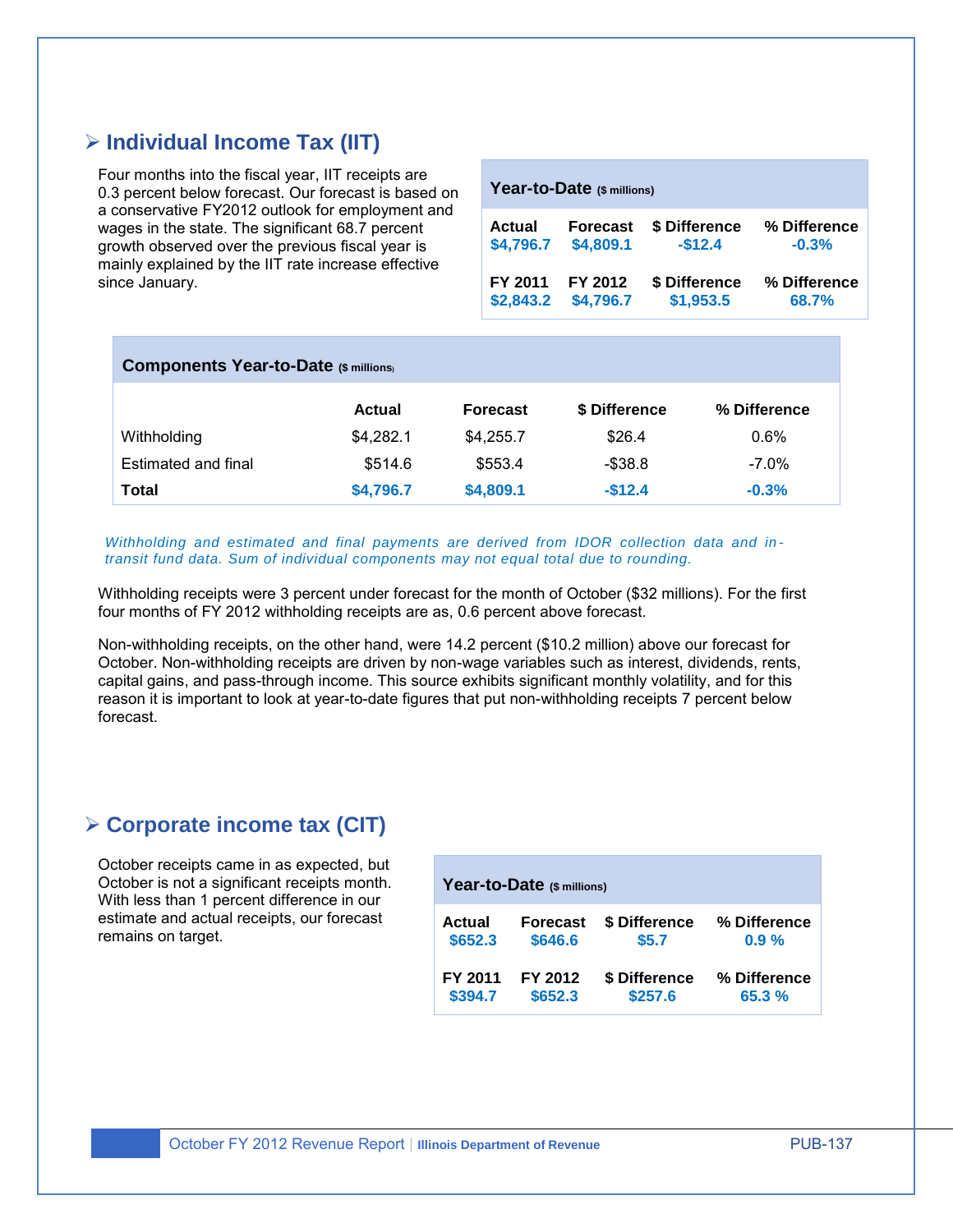## **≻ Sales Tax**

Sales tax receipts in October FY 2012 were 10.2 percent (\$55.3 million) greater than the receipts received in October last year and slightly above the revised forecast for FY 2012.

| <b>Actual</b> | <b>Forecast</b> | \$ Difference | % Difference |
|---------------|-----------------|---------------|--------------|
| \$2,418.0     | \$2,400.9       | \$17.1        | 0.7%         |
| FY 2011       | FY 2012         | \$ Difference | % Difference |
| \$2,148.8     | \$2,418.0       | \$269.2       | 12.5%        |

**Year-to-Date (\$ millions)** 

| Year-to-Date (\$ millions)                                    |           |           |               |              |  |  |
|---------------------------------------------------------------|-----------|-----------|---------------|--------------|--|--|
|                                                               | FY 2011   | FY 2012   | \$ Difference | % Difference |  |  |
| <b>Vehicles</b>                                               | \$301.4   | \$324.1   | \$22.7        | 7.5%         |  |  |
| Motor fuel*                                                   | \$220.9   | \$287.5   | \$66.6        | 30.1%        |  |  |
| All else                                                      | \$1.626.5 | \$1,806.4 | \$179.9       | 11.1%        |  |  |
| <b>Total</b>                                                  | \$2,148.8 | \$2,418.0 | \$269.2       | 12.5%        |  |  |
| *IDOR does not have actual data on sales tax from motor fuel. |           |           |               |              |  |  |

#### **Estate Tax**

Illinois Estate Tax was repealed from January 1, 2010 through December 31, 2010. Receipts showed an uptick in October due to the reinstated tax. Receipts are expected to return to pre-repeal levels starting in November 2011.

| Year-to-Date (\$ millions) |                 |               |              |  |  |  |
|----------------------------|-----------------|---------------|--------------|--|--|--|
| Actual                     | <b>Forecast</b> | \$ Difference | % Difference |  |  |  |
| \$6.8                      | \$7.7           | $-$0.9$       | $-11.7%$     |  |  |  |
| FY 2011                    | FY 2012         | \$ Difference | % Difference |  |  |  |
| \$106.8                    | \$6.8           | $-$100.0$     | $-93.6%$     |  |  |  |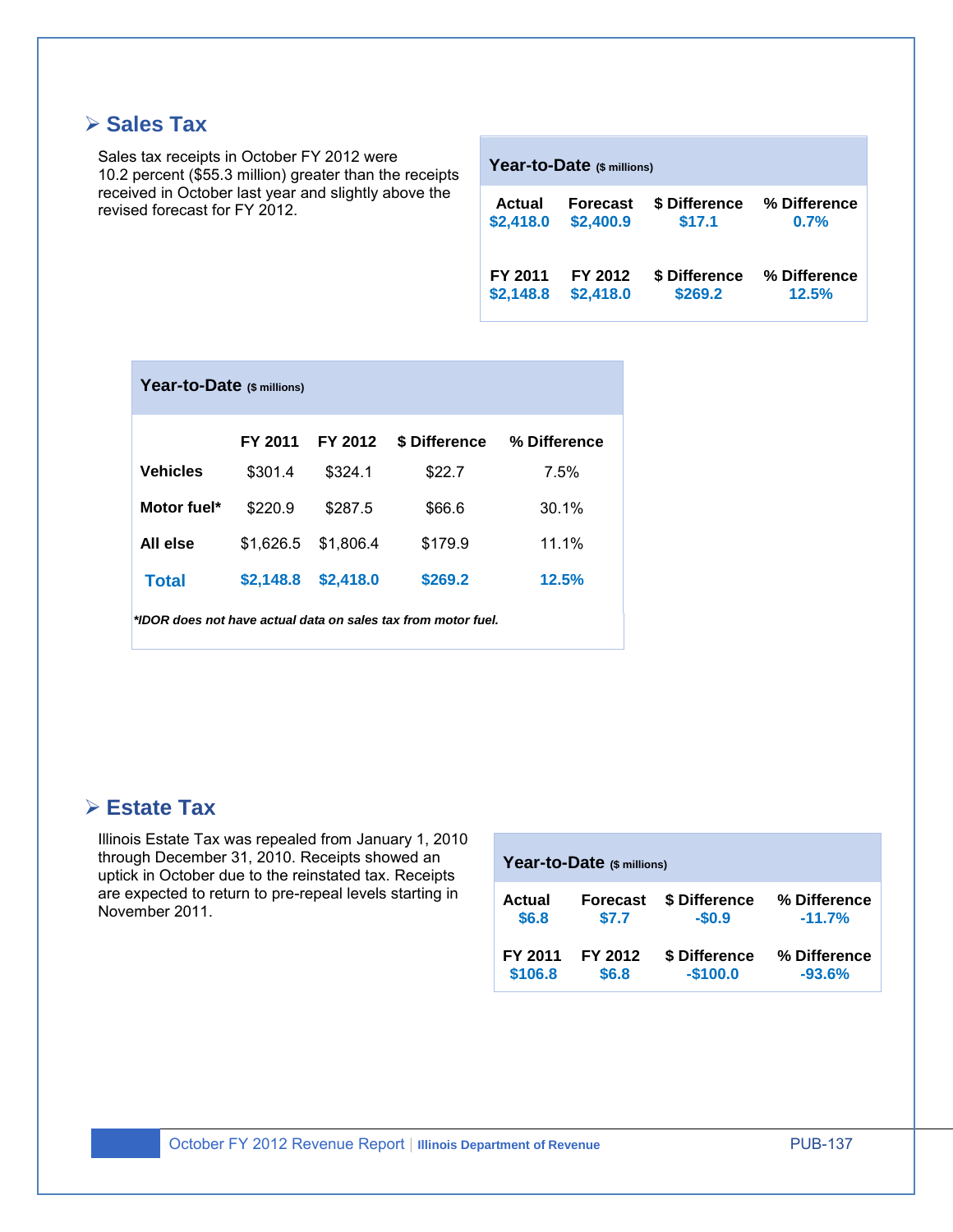#### **Tobacco Products Tax**

#### *Long Term Care Fund*

The tobacco products tax is significantly exceeding forecast on a percentage basis. But this can be misleading because the tax source is so small. The level of tax receipts exceeds forecast by \$2.1 million in the first four months of the fiscal year.

| Year-to-Date (\$ millions) |                 |               |              |  |  |  |
|----------------------------|-----------------|---------------|--------------|--|--|--|
| Actual                     | <b>Forecast</b> | \$ Difference | % Difference |  |  |  |
| \$10.2                     | \$8.1           | \$2.1         | 26.6%        |  |  |  |
| FY 2011                    | FY 2012         | \$ Difference | % Difference |  |  |  |
| \$9.4                      | \$10.2          | \$0.8         | 8.2%         |  |  |  |

#### **Cigarette Taxes**

Receipts continue to run below forecast, due to a below average July. Given the amount of time remaining in the fiscal year and the general return to trend there is no reason to think cigarette taxes will not meet the annual forecast. In the month of October, approximately \$2.1 million was

| Year-to-Date (\$ millions) |                    | *Includes the General Revenue Fund |                             |                           |  |
|----------------------------|--------------------|------------------------------------|-----------------------------|---------------------------|--|
| All Funds*                 | Actual<br>\$166.5  | <b>Forecast</b><br>\$178.0         | \$ Difference<br>$-$11.4$   | % Difference<br>$-6.4\%$  |  |
| General Revenue Fund       | \$117.8            | \$118.3                            | $-$0.5$                     | $-0.4\%$                  |  |
| All Funds*                 | FY 2011<br>\$185.3 | FY 2012<br>\$166.5                 | \$ Difference<br>$-$ \$18.8 | % Difference<br>$-10.1\%$ |  |
| General Revenue Fund       | \$117.9            | \$117.8                            | $-$0.1$                     | $-0.1\%$                  |  |

collected by IDOR that will show up as November Comptroller receipts, further suppressing the difference between actual and forecast through October.

## **Liquor Tax**

Liquor tax receipts for the first four months of FY 2012 were slightly greater than the year-todate forecast in the FY 2012 Operating Budget Book, posting modest growth over the same period in FY 2011.

| Year-to-Date (\$ millions) |                   |                           | *Includes the General Revenue Fund |                         |
|----------------------------|-------------------|---------------------------|------------------------------------|-------------------------|
| All Funds*                 | Actual<br>\$95.7  | <b>Forecast</b><br>\$93.4 | \$ Difference<br>\$2.3             | % Difference<br>2.5%    |
| General Revenue Fund       | \$56.4            | \$55.6                    | \$0.7                              | 1.3%                    |
| All Funds*                 | FY 2011<br>\$92.9 | FY 2012<br>\$95.7         | \$ Difference<br>\$2.8             | % Difference<br>$3.0\%$ |
| General Revenue Fund       | \$54.5            | \$56.4                    | \$1.9                              | 3.5%                    |

October FY 2012 Revenue Report | **Illinois Department of Revenue** PUB-137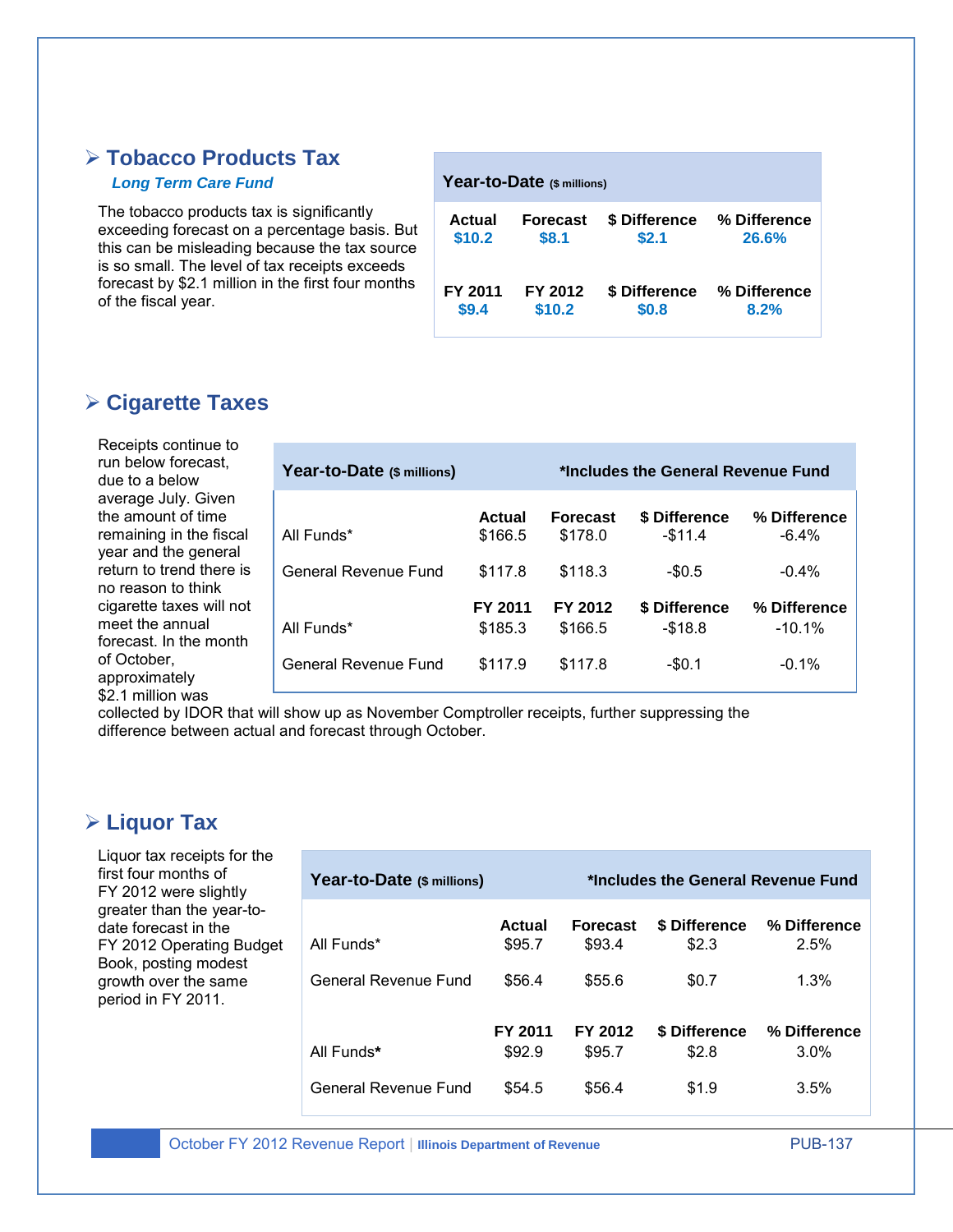#### **Hotel Operator's Occupation Tax (HOOT)**

Comparing FY 2012 yearto-date information with the same period in FY 2011, average daily room rates in the Chicago hotel market increased \$6 per night from \$172 to  $$178$  per night.<sup>1</sup> In addition, the average hotel room occupancy rate increased by 1 percentage point in the first quarter from 81.9 percent to 82.9 percent.<sup>2</sup> These factors are the primary

| Year-to-Date (\$ millions) |                   | *Includes the General Revenue Fund |                               |                         |
|----------------------------|-------------------|------------------------------------|-------------------------------|-------------------------|
| All Funds*                 | Actual<br>\$84.2  | <b>Forecast</b><br>\$81.6          | <b>\$ Difference</b><br>\$2.5 | % Difference<br>$3.1\%$ |
| General Revenue Fund       | \$13.1            | \$12.6                             | \$0.5                         | 3.6%                    |
| All Funds*                 | FY 2011<br>\$75.4 | FY 2012<br>\$84.2                  | \$ Difference<br>\$8.7        | % Difference<br>11.6%   |
| General Revenue Fund       | \$9.2             | \$13.1                             | \$3.8                         | 41.5%                   |

drivers of increased hotel tax revenue.

#### **Public Utilities Taxes**

#### **Telecommunications:**

September was the first month in many where large taxpayers did not make overpayments. If this continues and they do not use their accumulated credit, we expect that receipts will come closer to our forecast. We will continue to monitor payment and return data and adjust expectations accordingly.

**Electricity:** Receipts continue to be greater than forecast because warmer than normal temperatures have resulted in an increase

## **Year-to-Date (\$ millions) Actual Forecast \$ Difference % Difference** Telecommunications \$172.7 \$168.8 \$3.8 2.3% Electricity \$146.3 \$143.6 \$2.7 1.9% Natural gas  $$20.3$   $$25.3$   $$4.9$   $$19.5\%$ **\$339.3 \$337.7 \$1.6 0.5% FY 2011 FY 2012 \$ Difference % Difference** Telecommunications \$183.7 \$172.7 -\$11.1 -6.0% Electricity \$145.3 \$146.3 \$1.0 0.7% Natural gas \$18.9 \$20.3 \$1.4 7.6% **\$347.9 \$339.3 \$-8.6 -2.5%**

in demand to cool homes, offices and other buildings.

**Natural gas:** Natural gas receipts continue to lag behind our forecast. However, the year-to-date receipts for the first few months of FY 2012 typically only represent a small portion of the total year's receipts. We have not received any receipts associated with the months during the heating season of January through April. The majority of our natural gas taxes are collected when natural gas demand increases as customers use it to heat homes and office buildings.

 1 Arithmetic averages calculated from Smith's Travel Research data obtained from the Chicago Convention and Tourism Bureau. [http://www.choosechicago.com/media/statistics/hotel\\_industry/Pages/monthly\\_occupancy.aspx](http://www.choosechicago.com/media/statistics/hotel_industry/Pages/monthly_occupancy.aspx)  $<sup>2</sup>$  Ibid.</sup>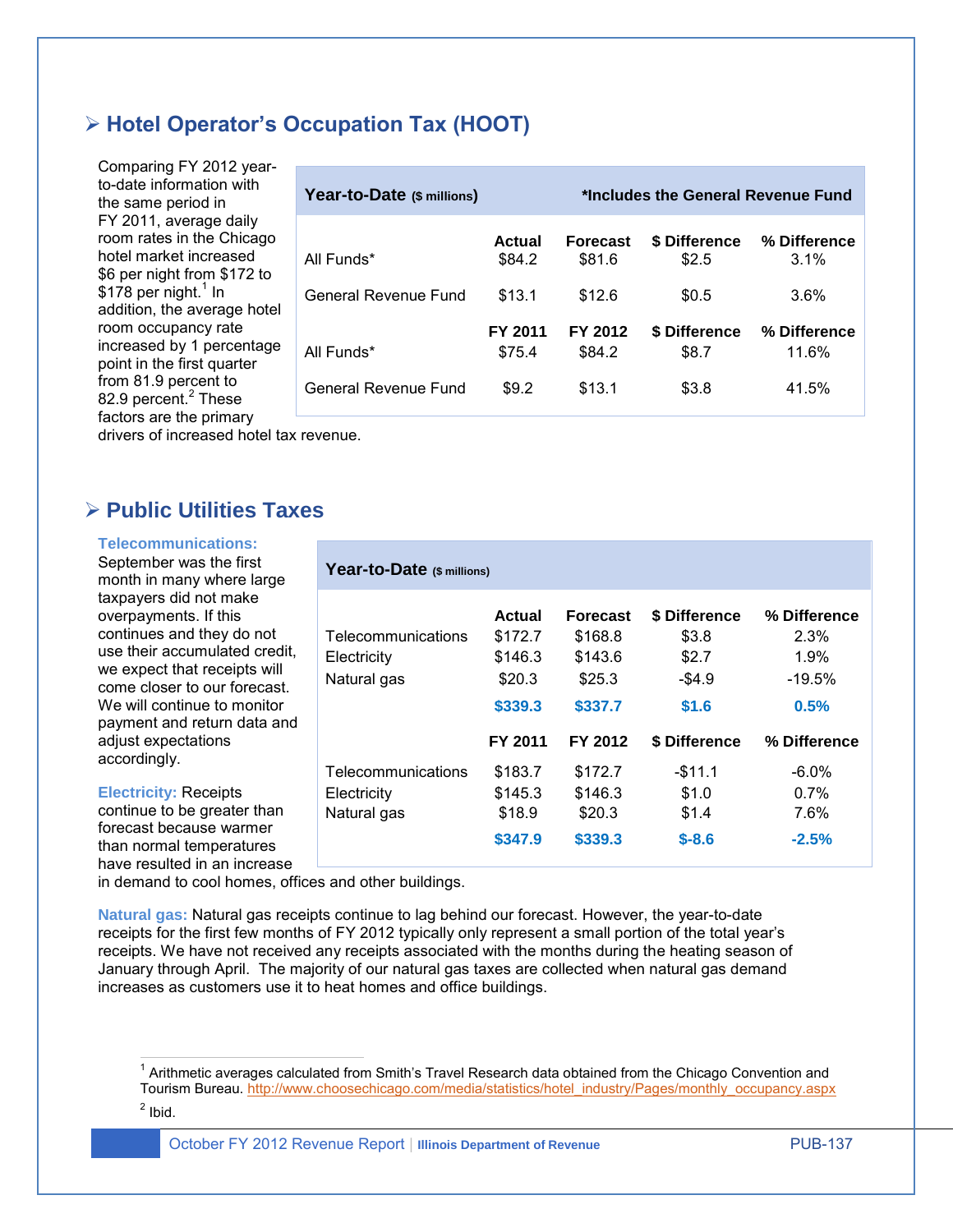#### **Motor Fuel Taxes**

Includes Motor Fuel Tax (Regular MFT), International Fuel Tax Agreement (IFTA), and Underground Storage Tank (UST) Tax.

In September we revised our FY 2012 Motor Fuel Taxes forecasts so it is not surprising that October year-to-date receipts are very close to our revised forecasts. **Year-to-Date (\$ millions) Regular MFT Year-to-Date (\$ millions) IFTA Actual Forecast \$ Difference % Difference \$23.9 \$24.4 -\$0.4 -1.8% Year-to-Date (\$ millions) UST**

| FY 2011 | FY 2012 |         | S Difference % Difference |
|---------|---------|---------|---------------------------|
| \$24.0  | \$23.9  | $-50.0$ | $-0.2%$                   |
|         |         |         |                           |

| Actual  | <b>Forecast</b>            | \$ Difference | % Difference |
|---------|----------------------------|---------------|--------------|
| \$390.6 | \$390.0                    | \$0.5         | 0.1%         |
| FY 2011 | FY 2012                    | \$ Difference | % Difference |
| \$402.5 | \$390.6                    | $-$12.0$      | $-3.0%$      |
|         | Year-to-Date (\$ millions) | UST           |              |

| Actual  | <b>Forecast</b> | \$ Difference | % Difference |
|---------|-----------------|---------------|--------------|
| \$23.5  | \$24.6          | $-51.1$       | $-4.4%$      |
| FY 2011 | FY 2012         | \$ Difference | % Difference |
| \$24.5  | \$23.5          | $-$0.9$       | $-3.9%$      |

## **Real Estate Transfer Tax (RETT)**

The Illinois Association of Realtors (IAR) reports Illinois' September home sales were up 13.5 percent from last September, but the median price declined 5.6 percent for the same period. The IAR president states, "The slow economy and job recovery are several drags on the market, plus many able buyers are hitting roadblocks on financing a home purchase due to the overcorrection in mortgage underwriting requirements.

| Year-to-Date (\$ millions) |                 |               |              |  |  |  |  |  |  |  |
|----------------------------|-----------------|---------------|--------------|--|--|--|--|--|--|--|
| Actual                     | <b>Forecast</b> | \$ Difference | % Difference |  |  |  |  |  |  |  |
| \$15.1                     | \$14.7          | \$0.4         | 2.9%         |  |  |  |  |  |  |  |
| FY 2011                    | FY 2012         | \$ Difference | % Difference |  |  |  |  |  |  |  |
| \$13.7                     | \$15.1          | \$1.5         | 10.8%        |  |  |  |  |  |  |  |

The fact that FHA home loan limits were lowered on Oct. 1 for Chicago area counties and several downstate counties is another blow for would-be buyers."

We continue to expect only a modest increase in RETT receipts this fiscal year, rather than a full recovery to pre-recession levels.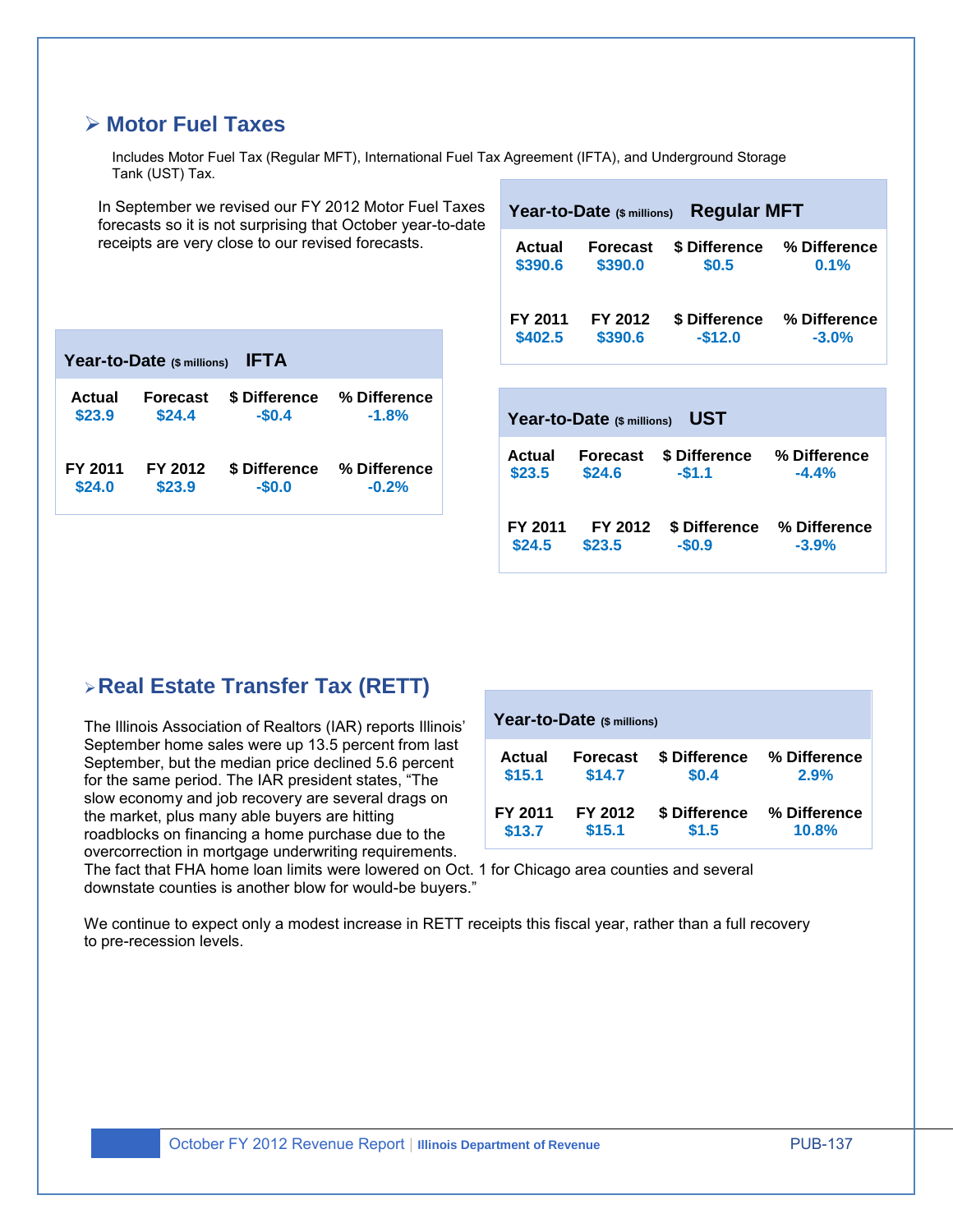#### **Lottery**

#### *Common School Fund (CSF) Transfers*

FY 2012 sales are up \$66.6 million (9.3 percent) compared with FY 2011.

FY 2012 transfers are down -5.9 million (-3.1 percent) compared with FY 2011. Increasing sales with corresponding decreasing transfers can be explained by changes in the mix of games. Instant ticket sales are up \$77.5 million (19.5 percent) while traditional online lotto style games are down -\$11.0 million (-3.5 percent). Through October 31, 2011, FY 2012 instant

|         | Year-to-Date (\$ millions) |               |              |
|---------|----------------------------|---------------|--------------|
| Actual  | Forecast                   | \$ Difference | % Difference |
| \$184.3 | \$194.1                    | $-$ \$9.9     | $-5.1%$      |
| FY 2011 | FY 2012                    | \$ Difference | % Difference |
| \$190.2 | \$184.3                    | $-$5.9$       | $-3.1%$      |

sales represent 60.8 percent of total sales while online sales are at 39.2 percent. FY 2011 year-to-date instant sales represented 55.6 percent of total sales while online sales were at 44.4 percent. The change of play preference in favor of instant tickets rather than traditional online games has reduced lottery transfers.

The year-to-date FY 2012 average weekly lottery transfers is \$10.84 million compared with \$11.2 million for the same period in FY 2011. October 2011 transfers were -\$6.2 million or less than in October 2010, a decline of -11.2 percent.

The Illinois Lottery is currently -\$8.3 million behind the statutory transfers schedule to the common school fund (CSF). At this time, no money has been set aside for transfer to the capital projects fund.

#### **Riverboat gaming**

#### *Education Assistance Fund and General Revenue Fund Transfers*

October was a bad month, with adjusted gross receipts (AGR) and admissions falling below one year ago for the 8 of the 9 casinos that were operating one year ago. The new Rivers Casino in Des Plaines saw October admissions decline 5.7 percent compared with September while AGR increased 1.8 percent. The October decline in AGR from the four original Chicago-area riverboats declined \$12.2 million which is equal to 40 percent of AGR at the new River's casino.

| Year-to-Date (\$ millions) |                 |               |              |  |  |  |  |  |  |  |
|----------------------------|-----------------|---------------|--------------|--|--|--|--|--|--|--|
| Actual                     | <b>Forecast</b> | \$ Difference | % Difference |  |  |  |  |  |  |  |
| \$198.3                    | 213.5           | $-$15.2$      | $-7.1%$      |  |  |  |  |  |  |  |
| FY 2011                    | FY 2012         | \$ Difference | % Difference |  |  |  |  |  |  |  |
| \$119.5                    | \$198.3         | \$78.8        | 66.0%        |  |  |  |  |  |  |  |

Although the Rivers casino is responsible for total AGR being up in Illinois, tax receipts are hurt substantially by the spending shift away from old casinos toward the new casino. Dollars at older casinos are taxed at a higher rate because they have been open more days during the tax year. Additionally, law requires that 15 cents of every dollar wagered at the new Rivers casino is set aside for later payment to the horse racing industry. This further reduces the gaming transfer.

|                                                               | Tom Regan<br><b>Hector Vielma</b><br>Hans Zigmund |
|---------------------------------------------------------------|---------------------------------------------------|
| http://tax.illinois.gov/AboutIdor/TaxResearch/TaxResearch.htm |                                                   |

October FY 2012 Revenue Report | **Illinois Department of Revenue** PUB-137